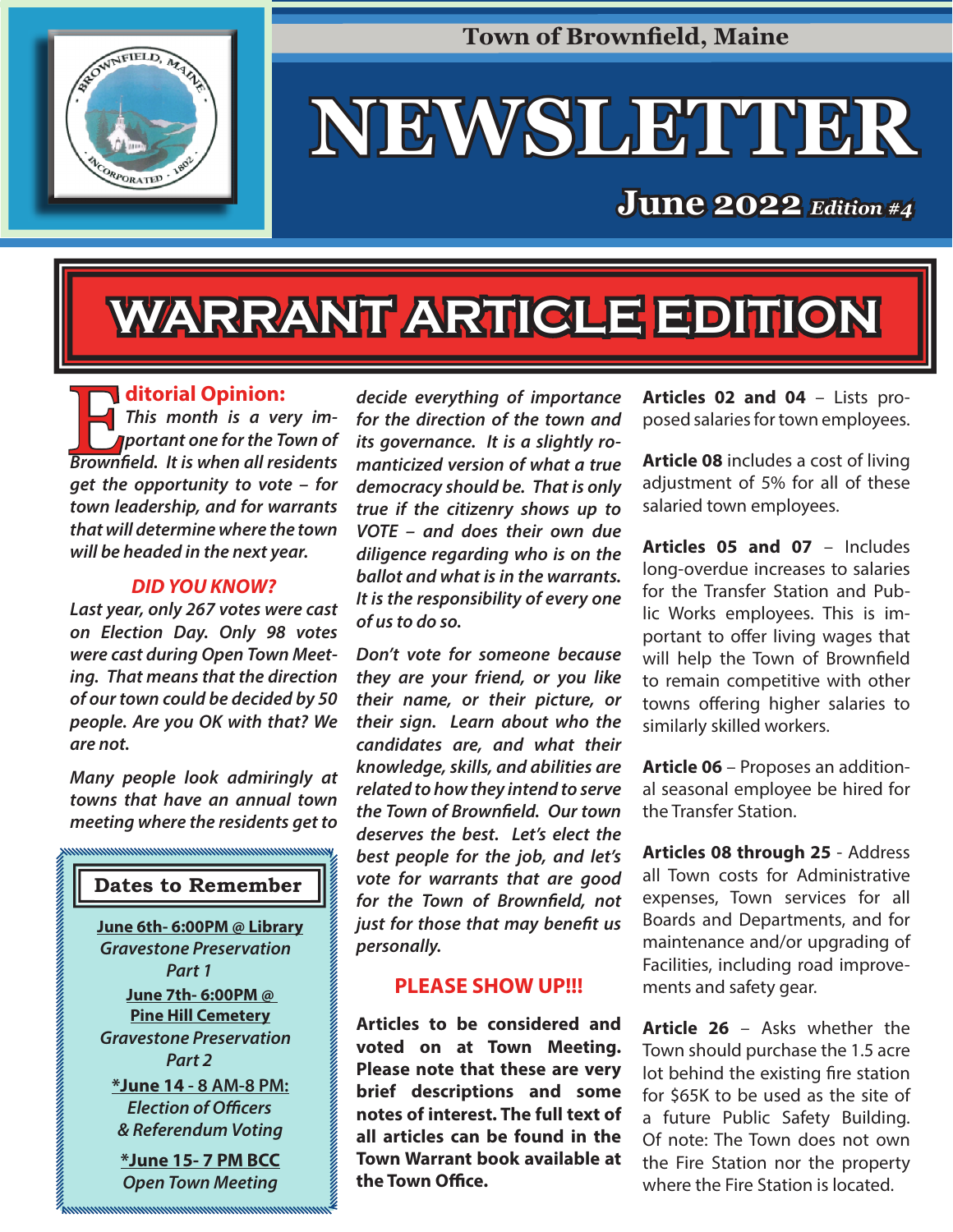#### **TOWN WARRANT ARTICLES OWN CONT:**

**Article 27** – Should the Town appropriate \$125K to hire an assessing firm to conduct a market-based adjustment? The purpose of property assessments is to distribute the burden of taxes according to the value of each lot. This article would fund the review and updating of all property assessments in Brownfield to ensure equality of taxation among owners. Property valuations have not been reviewed in 20 years, leading to inequities among taxes assessed.

**Articles 28 through 45** – Town support for in-town and out-oftown organizations.

**Article 46** – Appropriate \$16K to match a grant for a generator at the Town Garage.

**Article 47** - Appropriate \$57,616 to make financing payments for new fire engine.

**Article 48** – Appropriate \$360K for paving of roads and bridges.

**Article 49** – Appropriate \$140K for gravel to maintain gravel roads.

**Article 50** – Appropriate \$30K to be divided into 3 Capital Improvement Accounts.

**Article 51** – Appropriate \$12K to create, facilitate and expedite a Zoning Ordinance. Of note: In all four town surveys conducted over the last four years, the majority of respondents responded "yes" to zoning in Brownfield.

**Article 52** – Appropriate \$180K for an excavator with a mower/ mulcher and trailer.

**Article 53** – Should the Town charge 7% interest annually on unpaid taxes.

**Article 54** – Should the Town pay 3% interest on abated taxes.

**Article 55** – Annual Town Meeting Tuesday, June 13, 2023 and Wednesday, June 14, 2023.

**Article 56** – Increase levy limit established by State law in the event that municipal budget results in a tax commitment greater than this property tax levy limit.

**Article 57 and 58** – Appropriate \$2500 for Friends of Brownfield Recreation and \$2500 for Brownfield Old Home Day.

**Articles 59 and 60** – Authorize Selectmen to accept and expend any grants and/or donations, and authorize Selectmen to sell and dispose of property acquired by tax process at public sale.

**Article 61** – Transfer \$325K from surplus to offset the tax rate.

**Article 62** – Amend Shoreland Zoning Ordinance so that permit applications include preconstruction photographs, and postconstruction photographs 20 days after completion. Of note: Revised Shoreland Zoning Ordinance was presented at a Public Hearing on March 8th, 2022.

**Article 63**– Amend Land Use Ordinance re: campers, RV and travel trailers (see full description in warrant book). Of note: Land Use Ordinance was presented at Public Hearing on April 26, 2022.

**Article 64** – Enact a **Short-Term Rental Ordinance (see full text in warrant book and in full ordinance posted on the Town website)**

#### **Of note:**

**1)** Will require that all short term rentals (STRs) be licensed by the Town of Brownfield with an associated graduated licensing fee beginning at \$150 and based on the number of occupants;

**2)** Owner contact information and emergency contact information must be provided;

**3)** Proof of insurance must be provided as described in the ordinance;

**4)** Occupancy limits and noise limits as addressed in the ordinance;

**5)** Premises listed as "disorderly buildings" will not be permitted as STRs;

**6)** STR must be code compliant (see full text of ordinance), and must have a building evacuation plan posted;

**7)** No large gatherings (as further defined in full text of the ordinance);

**8)** No serving of food by owner without an eating establishment license;

**9)** Must submit evidence of adequate sanitary waste disposal.

#### **THIS ORDINANCE WILL NOT PROHIBIT SHORT-TERM RENTALS.**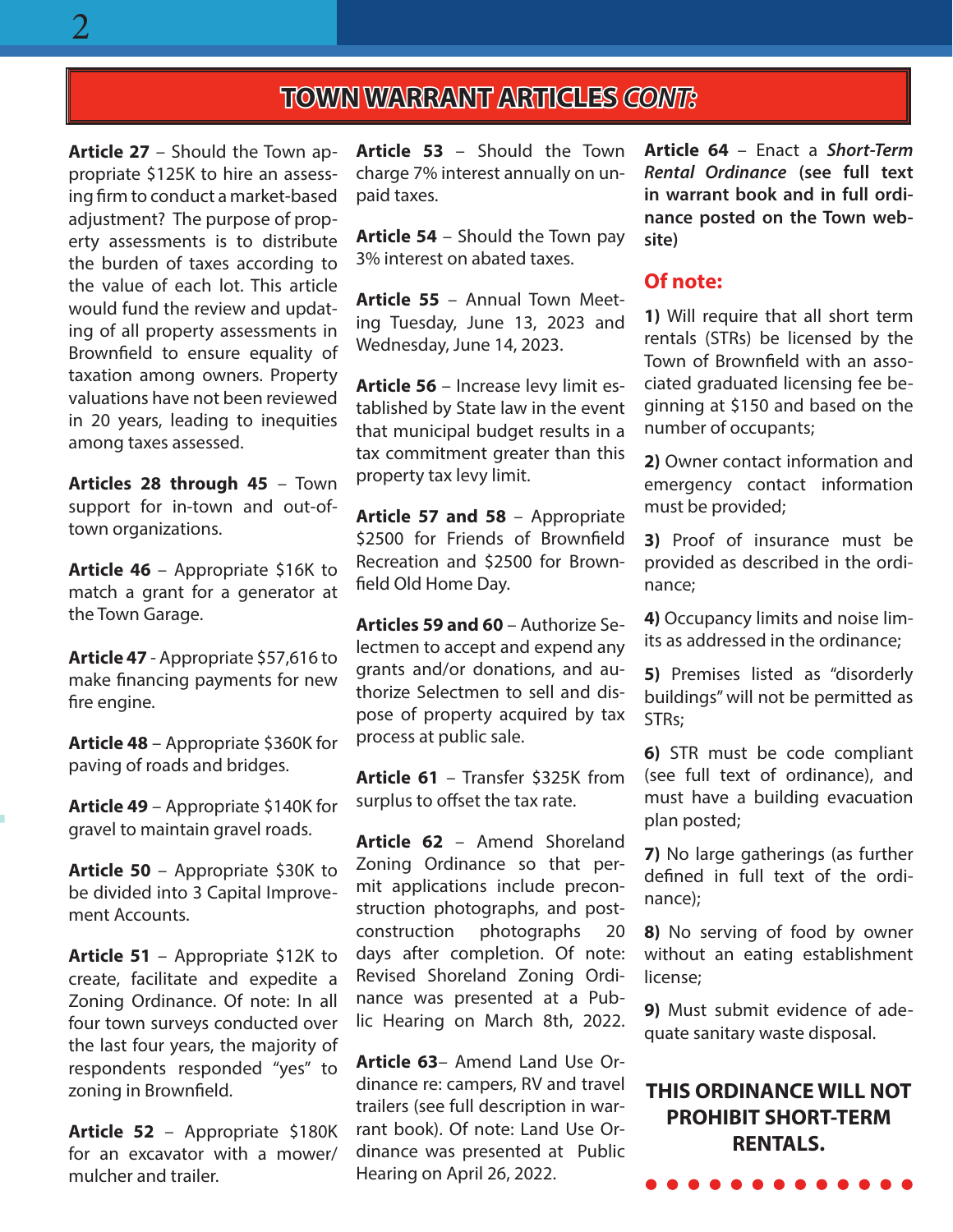### **Mountain Division Rail Trail**

**The Mountain Division Rail<br>Use Advisory Council has<br>submitted their recommen-**Use Advisory Council has submitted their recommendation for the future use of the Mountain Division Rail Line to the Commissioner of the Department of Transportation for the State of Maine. The Council's decision is to recommend the conversion of the rail bed to a paved trail for non-motorized use – pedestrians and bicycles.

The exception to this use will be for snowmobiles during the winter months when there is a sufficient amount of snowfall to cover the track for safe use. If there is a future need to re-establish rail use on this line, that will be planned for as needed. Thus, the official designation (if the recommendation is accepted) will be "Trail Until Rail."

**For the full report, please see:**  https://www.maine.gov/mdot/ ofps/docs/mdrcc/Mountain%20 Rail%20Use%20Advisory%20 Council%20Summary%20and%20 Recommendations%20Final%20 5.26.22.pdf?fbclid=IwAR09oDGt-8MtwZSl59nLXppSNCV2I7drZ-KO8\_rdEW8S1SSkAJFEn-rQKw5u0

#### **MSAD #72 School Board Budget**

The Annual Budget Meeting for the MSAD #72 School District (of which Brownfield is a part) was held on Wednesday, May 25, 2022 at the Molly Ockett School in Fryeburg. The FY2023 budget of \$21,729,644 was voted on and passed unanimously. The Town of Brownfield had five residents who attended and voted on the budget. The Brownfield contribution was reduced by 4.01% (\$78,909) from last year's budget contribution. The detailed budget is available online at the District website: www.msad72.org

# WHERE HAVE ALL THE TREES GONE?

MANE ALL INE INEES GUNE:<br>
Many Brownfield residents are wondering what is going on with all of the tree removal on Main<br>
Street. What was once a beautiful stand of mature trees now looks like a wasteland. This first<br>
photo Street. What was once a beautiful stand of mature trees now looks like a wasteland. This first photo is of a 39-acre parcel owned by Dana Forcier. It is bordered by Main St., Pig St. and Ryefield



The second photo shows the Brownfield Community Center with a field of dirt where the trees used to be. The trees were removed because of concerns about the roots encroaching on the building's foundation and asphalt surfaces. They were also at a height where they threatened the buildings nearby and power lines. The town had wanted to cut them for well over a decade and it was at far less cost to take them all. Once cut, Heart & Hand removed the stumps at no cost to the town. The plan is to replant the area with a garden and new trees.

Road. Mr. Forcier presented a proposal to the Planning Board at the April 5th meeting to subdivide the parcel into seven lots. Four of the parcels would be two-acre lots intended for single-family residences. Three of the parcels are intended for approximately seven townhomes and retail/commercial space. The remaining acreage (approximately 14 acres) is intended to be set aside as a park with a small performance stage. You can learn more about this project by either attending the public Planning Board meetings or by reviewing the Planning Board minutes – all of which are posted on the Town's website.